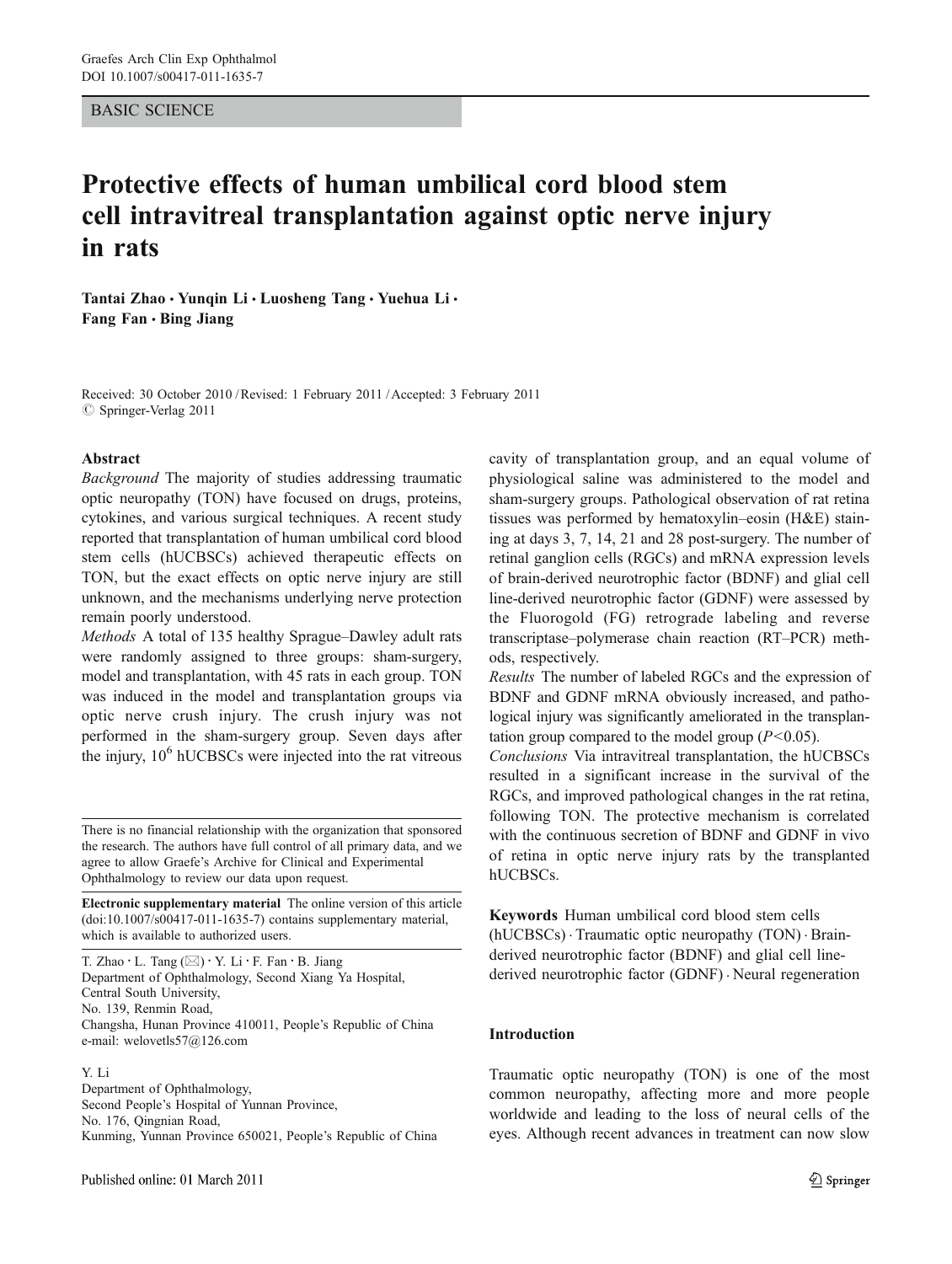down its progression, many individuals with TON still suffer an irreversible loss of vision [[1,](#page-6-0) [2\]](#page-6-0). Research is currently focused on developing new treatment strategies to rescue damaged photoreceptors and retinal ganglion cells (RGCs), and to replace lost cells through transplants. The neuroprotective and regenerative potential of stem and progenitor cells from a variety of sources has been explored in models of retinal disease and ganglion cell loss. It can be concluded that stem cells can potentially be used for both neuroprotection and cell replacement [[3](#page-6-0)–[5\]](#page-6-0).

Numerous studies have also demonstrated the use of neural stem cells, embryonic stem cells and peripheral nerve transplantations as treatments for optic nerve injury. Due to the limited sources of embryonic stem cells, and ethical concerns, studies and clinical application using embryonic stem cells are greatly restricted [[6\]](#page-6-0).

Knudtzon reported in 1974 that human umbilical cord blood contains hemopoietic stem cells [\[7](#page-6-0)]. Since then, several studies have revealed the existence of stem cells in umbilical blood [\[8](#page-6-0)]. Human umbilical cord blood stem cells (hUCBSCs) are considered to be an optimal source for cell transplantation therapy of nervous system diseases, because of the abundance, availability, high quality, inferior immunogenicity, and lack of ethical implications.

Umbilical cord blood stem cells have been shown to directly engage in neural tissue repair and regeneration by replacing damaged cells and regulating the local microenvironment [[9](#page-6-0)–[11\]](#page-6-0). However, the protective ability of hUCBSCs in traumatic optic neuropathy (TON) has not been investigated yet. Moreover, it remains unknown how umbilical cord blood stem cells can provide neuroprotection.

The current study aimed to investigate the therapeutic effects of transplanted human UCBSCs (hUCBSCs) in rat models of traumatic optic neuropathy (TON), to determine brain-derived neurotrophic factor (BDNF) and glial cell line-derived neurotrophic factor (GDNF) mRNA levels in retina tissues, and to explore the protective mechanisms with hUCBSCs transplantation in TON.

## Materials and methods

Umbilical cord blood stem cells

Umbilical cord blood stem cells were provided by Beike Biotech Shenzhen, China.

## Animals and transplantation

Principles of laboratory animal care were followed according to the OPRR Public Health Service Policy on the Humane Care and Use of Laboratory Animals and the U.S. Animal Welfare Act, as amended.

A total of 135 healthy Sprague–Dawley adult rats, weighing 230–270 g and irrespective of gender, were randomly assigned to three groups: sham-surgery, model, and transplantation, with 45 rats in each group. TON was induced in the model and transplantation groups using optic nerve crush injury. Rats were anesthetized in a prone position via an intraperitoneal injection of 10% chloral hydrate (3.5 ml/kg). The temporal eyelid incision was performed to expose the intraorbital optic nerve, which was clamped by a special designed clip with 40-gram holding force constantly pressed for 30 seconds and then sutured. The crush injury was not performed in the sham-surgery group. Seven days after the injury,  $10^6$  hUCBSCs were injected into the rat vitreous cavity of the transplantation group, and an equal volume of physiological saline was administered to the model and sham-surgery groups.

# Tissue specimen preparation

Nine rats were selected from each group at days 3, 7, 14, 21 and 28 post-surgery and the retinas were removed. Three of the retinas were used for frozen sections and hematoxylin–eosin staining. Three of the fresh retinas were used for RT–PCR. And three were fixed by paraformaldehyde after being labeled by fluorogold (FG) for the RGC counting and RGC rate.

The labeled RGC counting and RGC rate in the retina, as demonstrated by FG retrograde labeling

The number of RGCs was counted after retrograde labeled by fluorogold dye, using a slight modification of the method of Peinado-Ramon et al. [[12\]](#page-6-0). Briefly, 4 days before killing, anesthetized rats were placed in a stereotactic frame and the head was immobilized. The skin was incised and two small holes  $(1.5 \times 1.5 \text{ mm})$  were drilled through the skull bilaterally above both superior colliculi. Three microliters of 5% fluorogold retrograde tracer was injected with a micropipette at different depths into the superior colliculi. After wound closure, animals were allowed to recover before being returned to the cage.

Morphological evaluation in the retina, as detected by hematoxylin–eosin staining

Sections were dipped into gradient ethanol, stained with hematoxylin for 10 minutes, differentiated in  $1\%$  (v/v) hydrochloric acid alcohol for 5–10 seconds, incubated in saturated lithium carbonate solution for 5–10 seconds, and stained with eosin for 10 minutes. The sections were rinsed with distilled water for each interval step. The sections were then dehydrated with gradient ethanol, cleared with xylene, mounted with neutral gum, dried, and observed using light microscopy [[13\]](#page-6-0).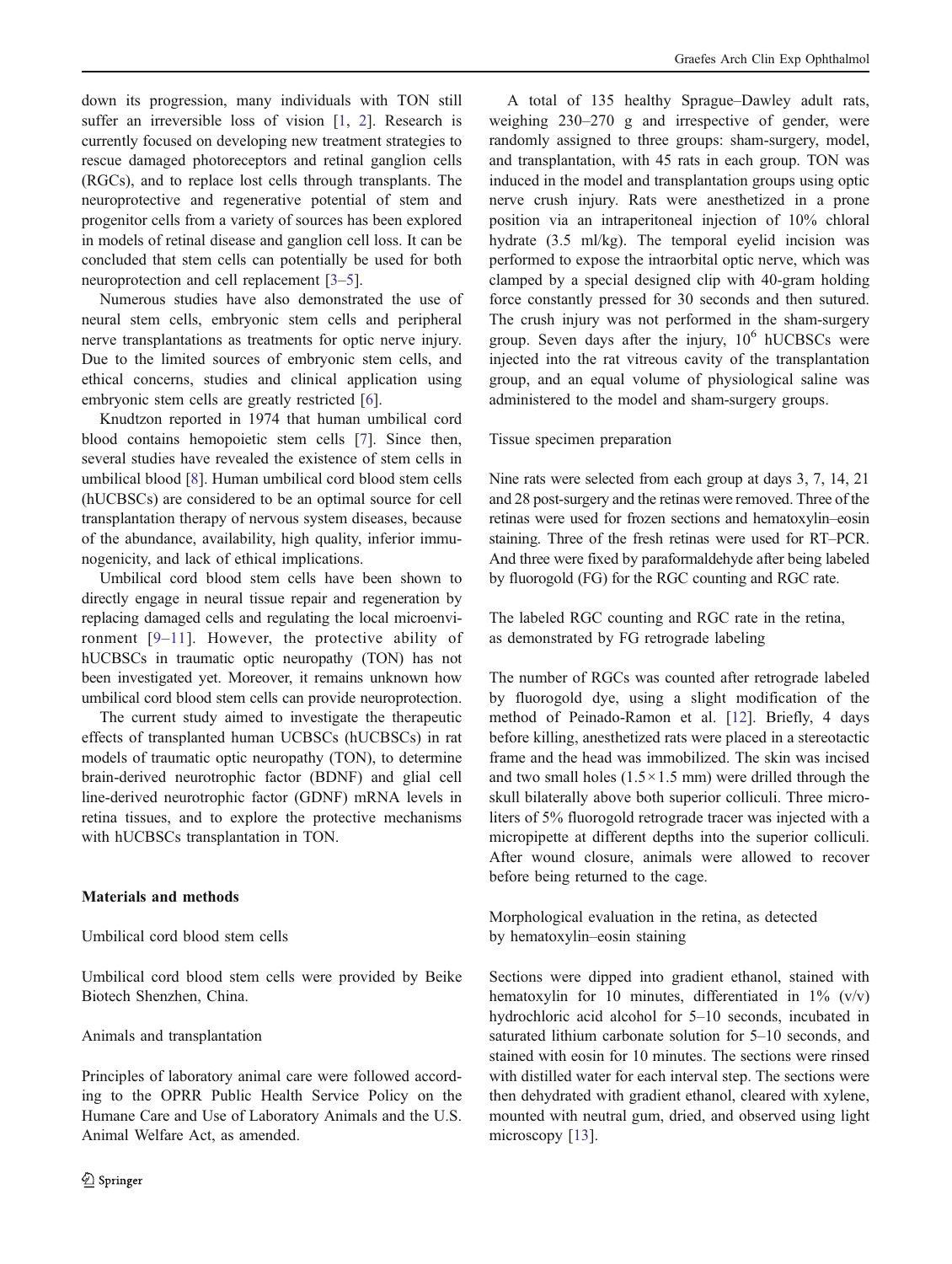Retina BDNF and GDNF mRNA levels, as determined by reverse transcriptase–polymerase chain reaction (RT–PCR)

Assay of BDNF mRNA and GDNF mRNA expression was detected by reverse transcriptase–polymerase chain reaction. At days 3, 7, 14, 21 and 28 after intravitreal injection, the sham rats (control group), model rats  $(n=3$  per time point) and transplantation rats  $(n=3$  per time point) were anesthetized and sacrificed. The entire retina was removed from each rat immediately, and snap-frozen in dry ice. Tissue samples were stored at −80°C until use. Total RNA from retina was harvested using Trizol reagent according to the manufacturer's instructions. First-strand cDNA was synthesized by reverse transcriptase (Fermentas RevertAid first Strand cDNA Synthesis Kit) at 42°C using 1 μg total RNA extract. RT-PCR was conducted in 0.2 ml domed-cap pcr tubes (Axygen) with a total reaction volume of 25μl containing 1μl first-strand reaction product, 0.2 nM specific upstream and downstream primers, and  $12.5 \mu2 \times Taq$ polymerase buffer (TianGeng, China). Amplification of cDNA fragments and analysis were carried out. Amplification of the housekeeping gene GADPH mRNA transcript, which served as a normalization standard, was carried out. The primers and the conditions of RT-PCR are summarized in Table 1

### Statistical analyses

Statistical analysis was performed through the use of SPSS 13.0 software, and data were expressed as mean±SD. Results were analyzed using one-way analysis of variance, and comparison among groups was performed using the LSD method. A level of P≤0.05 was considered statistically significant.

## Results

Quantitative analysis of experimental animals

A total of 135 rats were included in this study. Some rats showed agitation for a short time following cell transplan-

tation, and then recovered. No abnormal appearance or rejection occurred, and all rats survived.

Evaluation of transplantation effects

## The labeled RGC counting and the labeled RGC rate in the retinas

In order to assess the protective effects of transplanted stem cells into rat retina, labeled RGC counting was used. A mean RGCs count labeled by FG was 197.52±39.25 in normal retina (Fig. [1a\)](#page-3-0). In the sham-surgery group, a mean cell count was 195.76±36.12 (Fig. [1b](#page-3-0)), and there was no significant change compared with normal retina  $(P>0.05)$ . We choose two points at days 7 and 28 for illustration. At day 7 postsurgery in the model group, the number of RGCs was obviously reduced, with a mean count of 111.19±20.32 (Fig. [1c,](#page-3-0)  $P \le 0.05$ ), compared with the sham-surgery group. At day 7 post-surgery in the transplantation group, the number of RGCs was obviously increased after intravitreal injection, compared with the model group, with a mean count of  $150.97 \pm 21.07$  (Fig. [1d,](#page-3-0) P<0.05). At day 28 postsurgery in the model group, the number of RGCs was further reduced, with a mean count of  $94.86 \pm 18.26$  (Fig. [1e](#page-3-0), P< 0.05), compared with the sham-surgery group. At day 28 in the transplantation group, a mean cell count was  $113.23 \pm$ 17.19 (Fig. [1f\)](#page-3-0). It was obviously reduced compared with the sham-surgery group  $(P<0.05)$ , but the survival rate was higher than that of the model group  $(P<0.05)$ , indicating a protective effect to RGCs by hUCBSC transplantation.

The columns in Fig. [2](#page-3-0) presents the number of RGCs among the sham, model and transplantation groups. Results are statistically significant as follows: (1) sham group vs model group — at days 3, 7, 14, 21 and 28 (all with  $P<$ 0.05), (2) transplantation group vs model group — at days 3, 7, 14, 21 and 28 (all with  $P<0.05$ ). There was significant difference between any two groups. These results indicated that the survival rate in the transplantation group was higher than that of the model group, but still lower than that of the sham-surgery group.

Figure [3](#page-3-0) illustrates the time-course of the number of RGCs in the sham, model and transplantation groups. Similar protective effects of RGCs by transplant cells into the retinas were observed at days 7, 14, 21 and 28 post-

| <b>Table 1</b> Primers and the con-<br>ditions of RT-PCR                                                       | Gene         | Primer sequence $(5'$ -3')                                             | Product size | Temp. $(^{\circ}C)$ |
|----------------------------------------------------------------------------------------------------------------|--------------|------------------------------------------------------------------------|--------------|---------------------|
|                                                                                                                | <b>BDNF</b>  | Forward: CAGTATTAGCGAGTGGGTCA<br>Reverse: CCGAACATACGATTGGGT           | $223$ bp     | 58                  |
| BDNF=brain-derived neurotro-<br>phic factor,<br>$GDNF = \text{glial cell line-derived}$<br>neurotrophic factor | <b>GDNF</b>  | Forward: TCACCAAAACAAATGGCAGTG<br>Reverse: GGACGACTCAGATACCACACCTTTTAG | $377$ bp     | 55                  |
|                                                                                                                | <b>GADPH</b> | Forward: AACAAGCAACTGTCCCTGAGC<br>Reverse: GTAGACAGAAGGTGGCACAGA       | $451$ bp     | 61                  |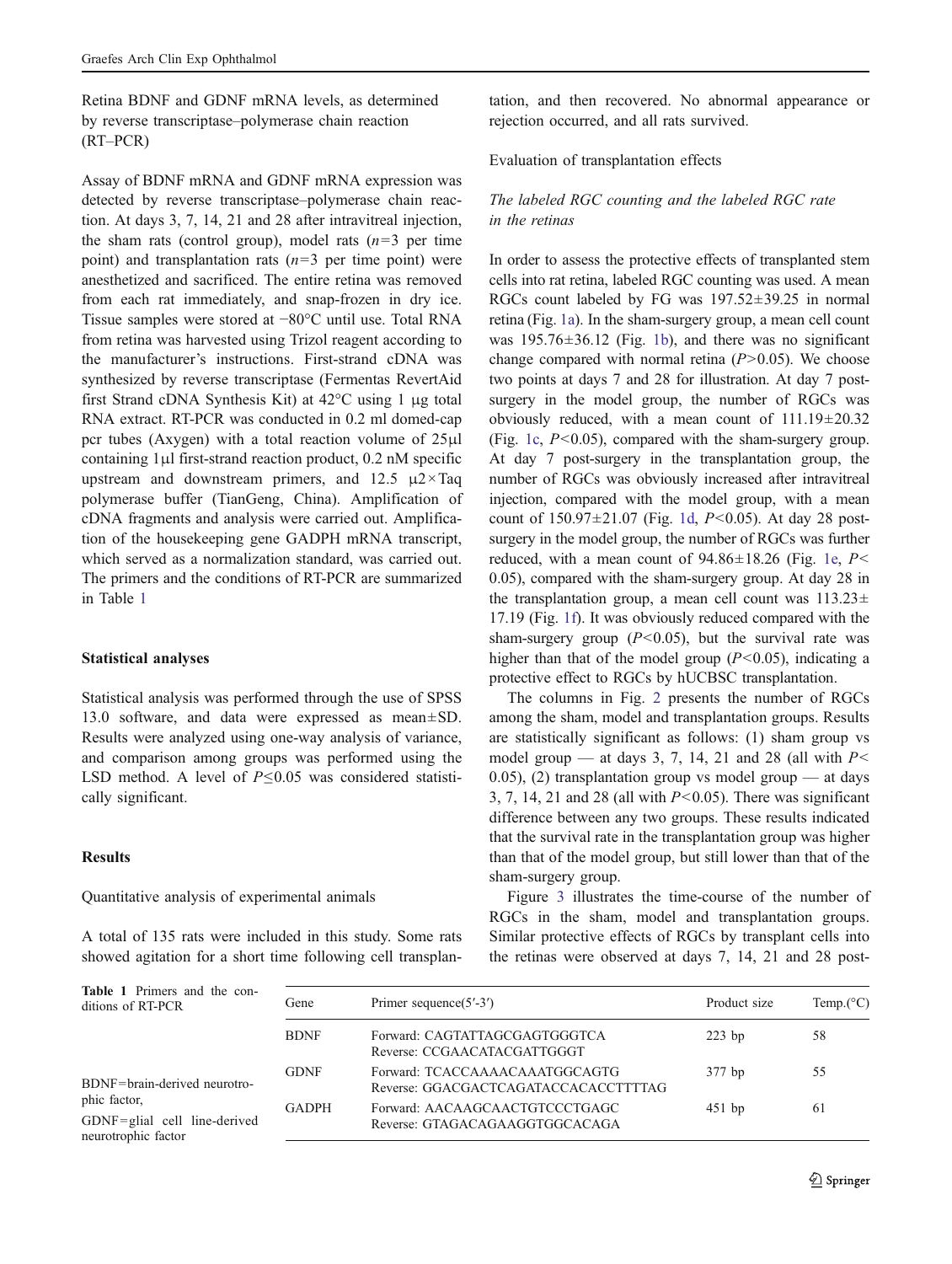<span id="page-3-0"></span>Fig. 1 RGCs labeled by FG in retinas (200× magnification). a Normal retina. b Sham-surgery group, no significant change compared with normal retina. c At day 7 post-surgery in the model group, the number of RGCs was obviously reduced. d At day 7 in the transplantation group, the number of RGCs was significantly increased, compared with the model group. e At day 28 in the model group, the number was further reduced. f At day 28 in the transplantation group, the number of RGCs was obviously reduced compared with normal retina, but was higher than that of the model group



surgery as noted in Fig. 2. However, transplanted stem cells into the retina did not reach full protection to normal level for RGC survival, as happened in the control group.

## Pathologic assessment of retina tissues

To further determine the neuroprotective effects of transplanted stem cells into retina, we examined the morpho-



Fig. 2 Number of RGCs among the sham, model and transplantation groups  $(x \pm SD)$ . There was significant difference between any two groups

logical changes of retinas. Retinas were collected and subjected to hematoxylin–eosin (H&E) staining. As seen in sections from the sham-surgery group, all layers are normally organized, in which retinal ganglion cells are neatly arranged, with prominent nucleoli (Fig. [4a](#page-4-0)). There was no significant difference between normal retina and sham-surgery retina at days 7, 14, 21 and 28.



Fig. 3 Time-course of the number of RGCs. The number of RGCs in the transplantation group is higher than that of the model group, but lower than that of the sham-surgery group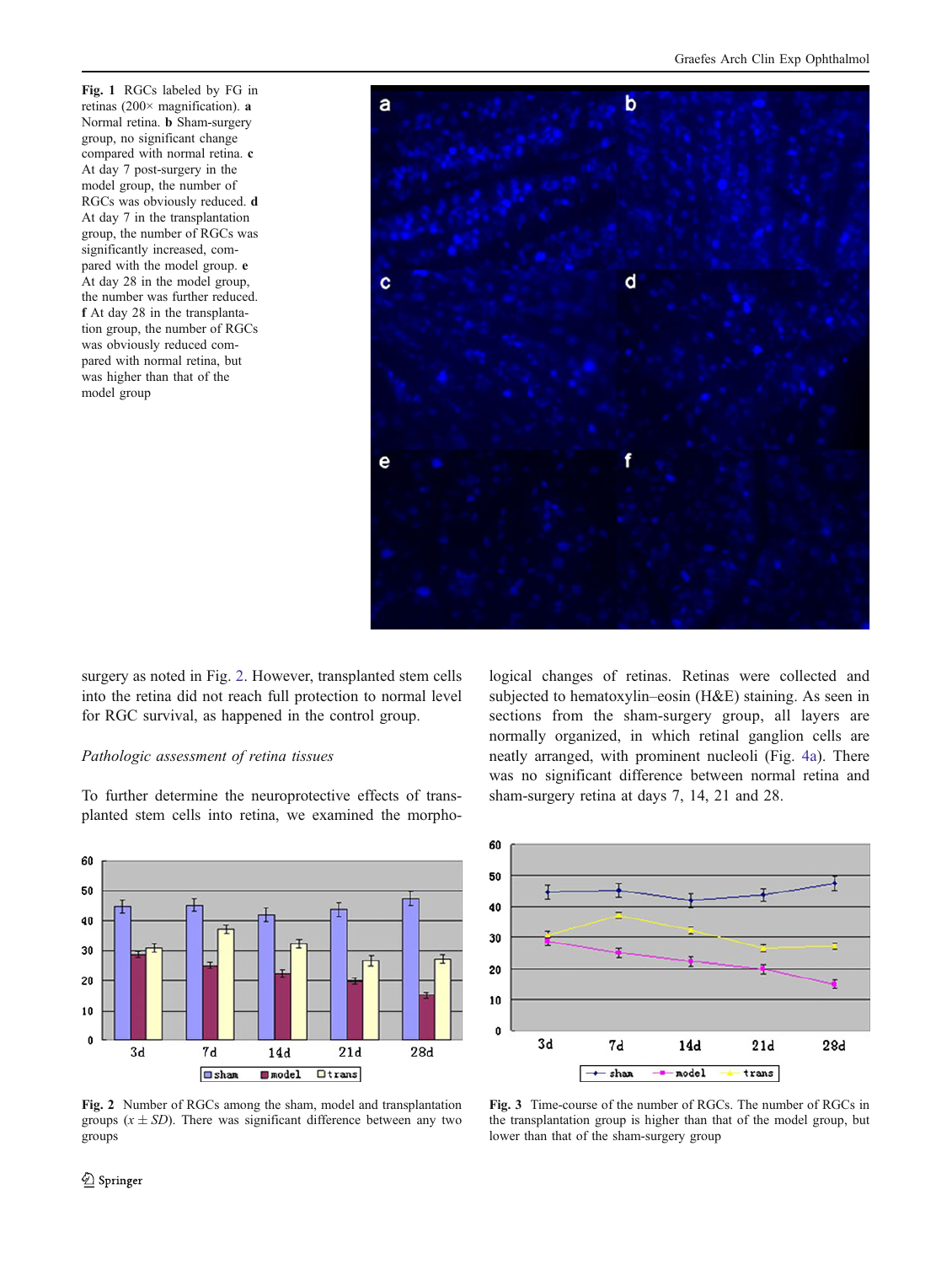<span id="page-4-0"></span>Fig. 4 Morphological changes in rat retinas (H&E staining,  $\times$ 200). **a** sham-surgery group, all layers show normal patterns. b At day 7 in the model group, all layers reveal slight disarray, and ganglion cells display a little nuclear pyknosis, loss of nucleoli, and cytoplasmic vacuolation in a subtle degree. c At day 28 in the model group, layers turn thinner, with a vague outline, with more nuclear pyknosis, loss of prominent nucleoli, and cytoplasmic vacuolation. d At day 28 in the transplantation group, the degree of pathological changes is greatly improved compared with the model group



At day 7 post-surgery in the model group, all retina layers became slightly disarrayed and ganglion cells started to show a little nuclear pyknosis, loss of nucleoli, and cytoplasmic vacuolation in a subtle degree (Fig. 4b). At day 28 post-surgery in the model group, all retina layers turned thinner, with an unclear outline. Nuclear pyknosis, loss of prominent nucleoli, and cytoplasmic vacuolization of ganglion cells were much worse (Fig. 4c). In addition, the number of ganglion cells was reduced at days 7 and 28 post-surgery in the model group in H&E sections compared with the sham-surgery. At day 28 post-surgery in the transplantation group, although the structure was disarrayed, nuclear pyknosis and decreased ganglion cells were still visible (Fig. 4d); the degree of morphologic changes was greatly improved compared with the model group.

## BDNF and GDNF levels in the rat retinas

We sought to further determine potential mechanisms of hUCBSC transplantation in protection of retinal ganglion

loss; BDNF and GDNF mRNA expression levels by RT-PCR were investigated in all three groups.

In the retina tissue of transplantation rats, the expression of both BDNF and GDNF mRNA increased in a timedependent manner (Fig. [5](#page-5-0)), and had a much higher level than that of the control group (the sham-surgery group). However, a small amount of BDNF and GDNF mRNA expression was detected in the model group.

The level of BDNF mRNA constantly increased in a time-dependent manner in the transplantation group (Fig. [6](#page-5-0)), most obviously after day  $14$  (1.45 $\pm$ 0.15). The level of BDNF mRNA in the control rats was  $0.67 \pm 0.13$ , In the model group, it reached a peak at days 21 (0.96 $\pm$ 0.17), then gradually decreased, and had a lower level than that of the control group at day  $28$  (0.58 $\pm$ 0.11).

The level of GDNF mRNA was constantly elevated in a time-dependent manner in the transplantation group (Fig. [7](#page-5-0)), then reached a peak at day 21 (1.77 $\pm$ 0.20), and slightly decreased at day 28 (1.31 $\pm$ 0.32). In the control rats, there was minimal detectable GDNF mRNA. In the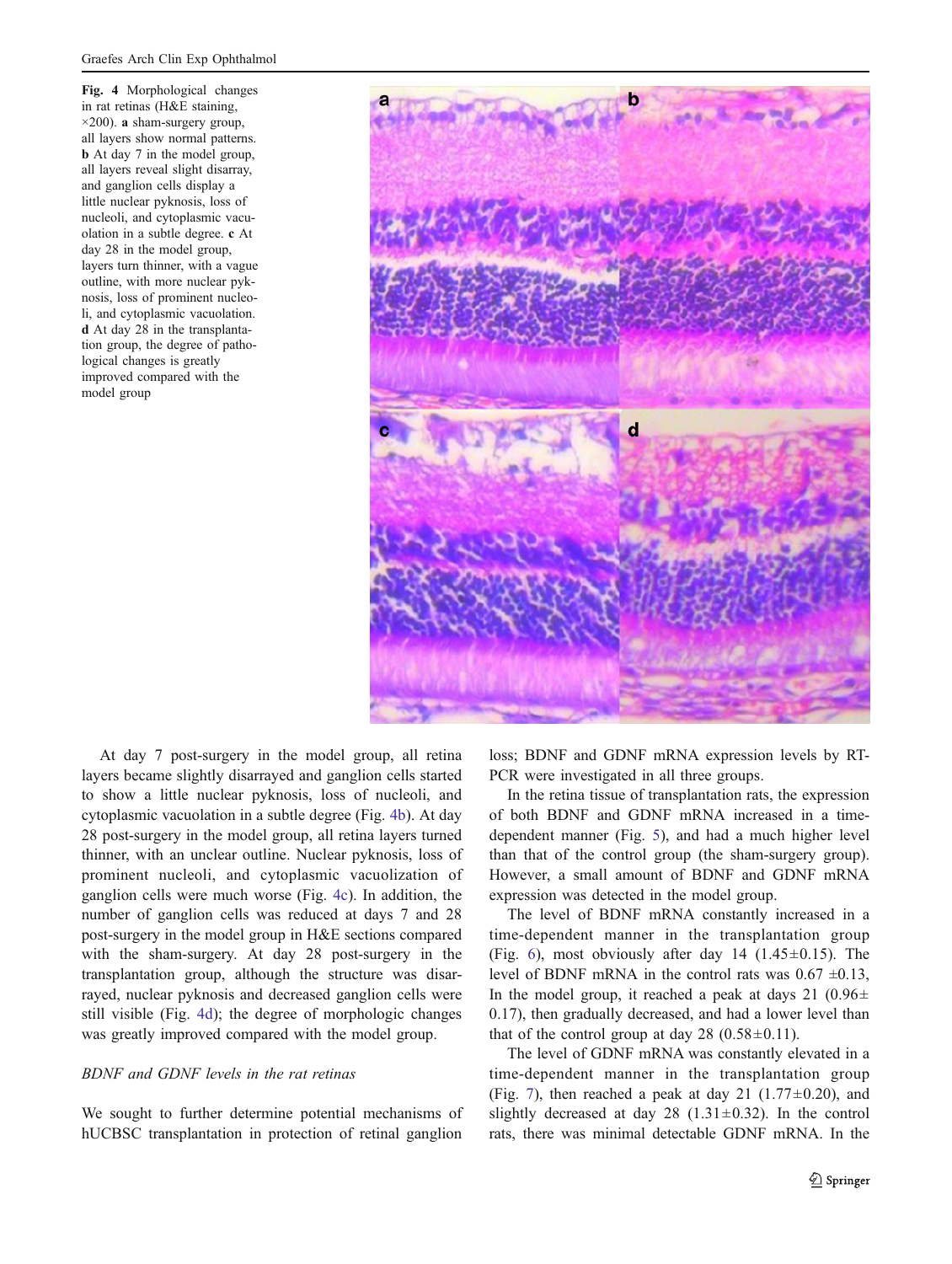<span id="page-5-0"></span>

Fig. 5 BDNF and GDNF mRNA expression by reverse transcription– polymerase chain reaction (RT–PCR). Both BDNF and GDNF mRNA levels increased in a time-dependent manner in the transplantation group, and were higher than those of the model group. Control indicating the sham-surgery group and GADPH indicating internal control

model rats, it started to have an increase at day 3  $(0.21 \pm$ 0.14), then reached a peak at day 21 (0.53 $\pm$ 0.09), and slightly dropped at day  $28$  (0.42 $\pm$ 0.0.13).

## Discussion

Traumatic optic neuropathy (TON) refers to any injury to the optic nerve secondary to trauma, and is an important cause of severe visual loss following penetrating or blunt head and eye trauma [[14\]](#page-6-0). The pathophysiology of TON is complex, and may be multifactorial. Retinal ganglion cells (RGCs) are clusters of specific cells in the optic nerve, and play a major and direct role in transmitting information from the eye to the vision centers within the brain. Upon damage and shearing of RGCs following trauma, RGCs develop apoptosis, necrosis and degeneration. RGC regeneration after injury is limited, and may be due to multiple



Fig. 6 Time-course of BDNF mRNA expression in the model and transplantation groups by RT–PCR. The level of BDNF was constantly elevated in the transplantation group, and was higher than that of the model group



Fig. 7 Time-course of GDNF mRNA expression in the model and transplantation groups by RT-PCR. The level of BDNF constantly increased in the transplantation group, and was higher than that of the model group

inhibitory effects which include neurotrophic factors, inflammatory cytokines and cells, and surrounding angiogenesis [[2,](#page-6-0) [14,](#page-6-0) [15](#page-6-0)]. Previous studies were focused on drug treatment (all kinds of neuroprotection drugs), and surgical intervention (optic nerve decompression surgery). But the effects are not satisfactory [[16](#page-6-0)–[19\]](#page-7-0). The need for more effective and safe treatment has led to searching for different therapeutic strategies to restore retinal function. Stem cell transplantation is a promising and attractive cellbased treatment modality for repairing damaged neural cells and photoreceptors. Embryonic stem cells, a leading candidate in stem cell research, have been used experimentally in the therapy of Parkinson's disease, spinal cord injury, stroke, diabetes, cardiac disease, and amyotrophic lateral sclerosis, because of their high and pluripotent selfrenewal capacity [\[6](#page-6-0)]. However, its use has been precluded due to ethical and political issues, inaccessibility, and technical difficulty. Similarly, neural and bone marrowderived stem cells have been used for stem cell therapies in many diseases, and also have encountered similar problems. In contrast, human cord blood stem cells have become increasingly popular because of their abundance, accessibility, non-invasive harvests, and low ethical and political concerns [[20,](#page-7-0) [21](#page-7-0)]. The hUCBSC cells are immune naive, and they subsequently cause less graft rejection, graft-versus-host disease, post-transplant reaction [\[22](#page-7-0)]. They have pluripotent capacity to differentiate into other cells, including the neural lineage. Canque reported that CD34-/CD45- non-hematopoietic mononuclear cells fraction of hUCBSCs can generate neural-stem-like cells, and differentiate into the neural-like cells [[23\]](#page-7-0). They also have the ability to produce several neurotrophic factors and moderate immune and inflammatory reactions. Human umbilical cord blood transplantation has been applied in the therapeutic treatment of more than ten diseases since it was successfully used in a patient with Fanconi syndrome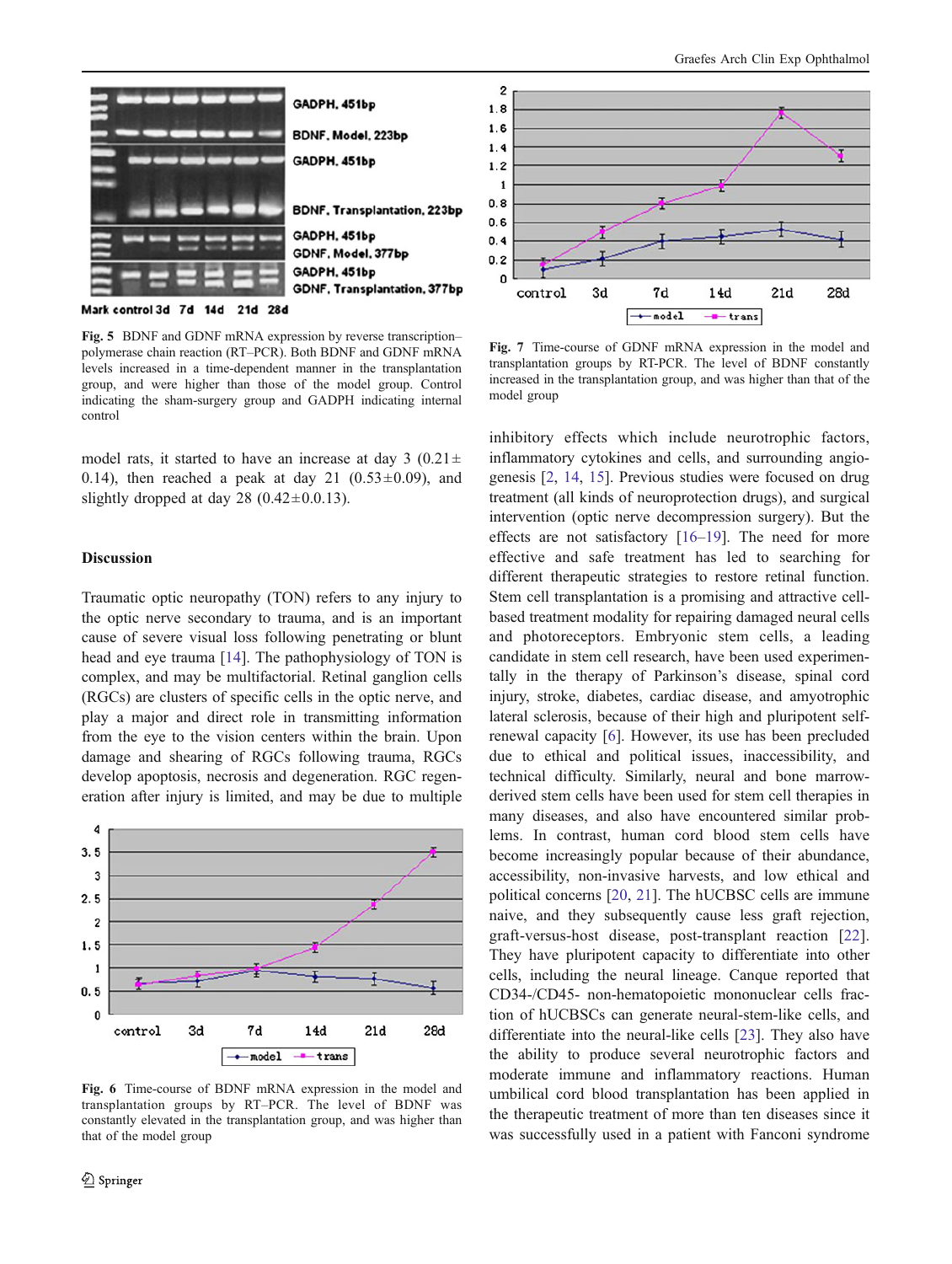<span id="page-6-0"></span>by Bacigalupo in 1988 [\[24](#page-7-0)]. However, little has been reported regarding the treatment of TON by hUCBSCs. In addition, hUCBSC transplantation is a novel biotherapy approach for traumatic optic neuropathy, and may directly provide a source of neurons and interstitial cells to the lesional areas, and promote survival and regeneration of RGCs.

The unique aspects of our study are the observation that the hUCBSC grafts not only resulted in a significant increase in RGC survival, but also showed a persistent increase in BDNF and GDNF mRNA expression, as determined by hematoxylin–eosin staining, FG labeling and reverse transcriptase–polymerase chain reaction (RT– PCR). Following trauma, RGCs may die through apoptosis, necrosis and degeneration. RGC loss from the above death mechanisms is determined by morphology and Fluorogold retrograde labeling. RGC may die by apoptosis after traumatic optic nerve damage. In earlier reports, Fluorogold retrograde labeling has shown a good correlation with apoptosis as detected by TUNEL and/or caspase-3 methods [1, 2, [25\]](#page-7-0). Our experiment demonstrated an increase in RGC survival through grafted hUCBSCs. Thus, we conclude that intravitreal transplantation of hUCBSCs resulted in a reduction in traumatic optic damage to nerve function in rats, suggesting that transplanted hUCBSCs may provide protection against traumatic injury in the retina in human beings.

The protective mechanisms for TON by grafted hUCBSCs are unknown, and may be complex. Dasarie et al. reported axonal remyelination after transplantation of hUCBSCs in a rat spinal cord injury model, and found out the differentiation of hUCBSCs into neural cells, and elevated levels of the mRNA expression of NT3, BDNF and others [\[26](#page-7-0)]. Intravitreal delivery of neurotrophic factors, such as BDNF and GDNF, slowed down photoreceptor degeneration in rat models of traumatic optic neuropathy, but the effect was temporary [\[27](#page-7-0)]. Slowrelease preparations and gene therapy approaches to induce retinal cells to secrete neurotrophic factors are two ways to induce longer-term effects [[28](#page-7-0)–[30\]](#page-7-0). A third option, which might be the most important, is to use stem cells as longterm delivery agents to do so. Interestingly, there was a small amount of BDNF and GDNF mRNA expression in the model group, indicating that the retina itself following traumatic injury could secrete BDNF and GDNF at a low level to confer minimal protective effects. However, in the transplantation group, BDNF and GDNF levels were significantly higher than in the model group. Our data demonstrated that the protective mechanisms of transplanted hUCBSCs are associated with continuous secretion of BDNF and GDNF in vivo of retina of optic nerve injury rats. Elevated levels of BDNF and GDNF by grafted stem cells may promote differentiation of the grafted cells into

neural cells, inhibit apoptosis, improve angiogenesis, suppress an inflammatory infiltrate, and maintain grafted cell survival [[31\]](#page-7-0).

In summary, as our study demonstrated, hUCBSCs indeed had protective effects against optic nerve injury in rats undergoing intravitreal transplantation. However, translation of these findings into clinical therapies has been little achieved. Therefore, more investigations should be performed to guarantee better results and the success of future clinical application of hUCBSCs. With more understanding of hUCBSCs, it is certain that hUCBSCs will be a good candidate to restore function after traumatic optical injury.

#### References

- 1. Lagrèze W (2009) Treatment of optic neuropathies—state of the art. Klin Monatsbl Augenheilkd 226:875–880
- 2. Selhorst JB, Chen Y (2009) The optic nerve. Semin Neurol 29:29–35
- 3. Wu N, Yin ZQ, Wang Y (2008) Traumatic optic neuropathy therapy: an update of clinical and experimental studies. J Int Med Res 36:883–889
- 4. Steinsapir KD (1999) Traumatic optic neuropathy. Curr Opin Ophthalmol 10:340–342
- 5. Osborne NN, Chidlow G, Layton CJ, Wood JP, Casson RJ, Melena J (2004) Optic nerve and neuroprotection strategies. Eye 18:1075–1084
- 6. Mattson MP (2001) Stem cells as therapeutics for neurodegenerative disorders? Expert Rev Neurother 1:267–273
- 7. Knudtzon S (1974) In vitro growth of granulocytic colonies from circulating cells in human cord blood. Blood 43:357–361
- 8. Hao QL, Shah AJ, Thiemann FT, Smogorzewska EM, Crooks GM (1995) A functional comparison of CD34+CD38- cells in cord blood and bone marrow. Blood 86:3745–3753
- 9. Bjugstad KB, Redmond DE Jr, Teng YD, Elsworth JD, Roth RH, Blanchard BC, Snyder EY, Sladek JR Jr (2005) Neural stem cells implanted into MPTP-treated monkeys increase the size of endogenous tyrosine hydroxylase-positive cells found in the striatum: a return to control measures. Cell Transplant 14:183–192
- 10. Haas S, Weidner N, Winkler J (2005) Adult stem cell therapy in stroke. Curr Opin Neurol 18:59–64
- 11. Garbuzova-Davis S, Willing AE, Saporta S, Bickford PC, Gemma C, Chen N, Sanberg CD, Klasko SK, Borlongan CV, Sanberg PR (2006) Novel cell therapy approaches for brain repair. Prog Brain Res 157:207–222
- 12. Peinado-Ramon P, Salvador M, Villegas-Perez MP, Vidal-Sanz M (1996) Effects of axotomy and intraocular administration of NT-4, NT-3, and brain-derived neurotrophic factor on the survival of adult rat retinal ganglion cells. A quantitative in vivo study. Invest Ophthalmol Vis Sci 37:489–500
- 13. Wittekind D (2003) Traditional staining for routine diagnostic pathology including the role of tannic acid. 1. Value and limitations of the hematoxylin-eosin stain. Biotech Histochem 78:261–270
- 14. Wilhelm H (2004) Traumatic optic neuropathy—the present state. Klin Monatsbl Augenheilkd 221:702–705
- 15. Lee AG (2000) Traumatic optic neuropathy. Ophthalmology 107:814
- 16. Zapała J (2005) Guidelines for the management of posttraumatic optic nerve neuropathy. Klin Oczna 107:263–265